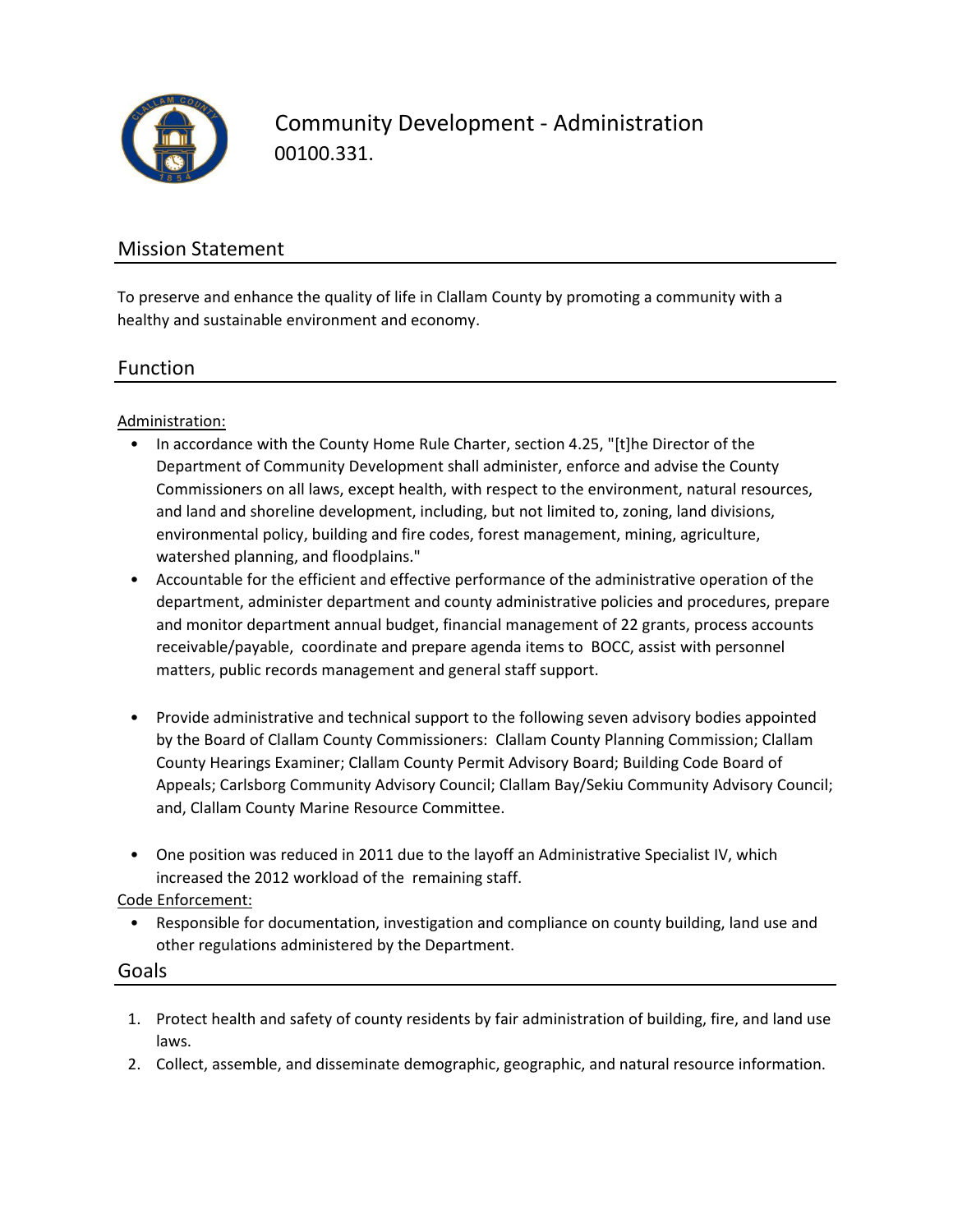- 3. To set up a consistent and effective working policy between the DCD Code Enforcement Division and all other County departments, and agencies with overlapping jurisdictional authority.
- 4. To effectively respond, in a timely manner, to investigative requests and complaints, based on workload and case priority systems.
- 5. To maximize voluntary compliance agreements in the resolution of code enforcement issues through application of appropriate laws and code.

## Workload Indicators

|                                               | 2012 Actual | 2013 Actual | 6/30/14 Actual |
|-----------------------------------------------|-------------|-------------|----------------|
| Administration:                               |             |             |                |
| Financial management of DCD grants            | 16          | 15          | 10             |
| Planning Commission Meetings                  | 13          |             |                |
| <b>Hearing Examiner Hearings</b>              |             | 20          | 15۱            |
| Marine Resources Committee Meetings           |             | 10          |                |
| Permit Advisory Board (no Mtg. June/July/Aug) |             |             |                |
| Building Code Board of Appeals                |             |             |                |
| Code Enforcement Investigations/Assistance    |             |             |                |
|                                               |             |             |                |

\*Code Enforcement moved from Sheriff Dept in 2015.

## Grant Funding Sources

This fund does not receive any grant revenue.

#### Revenues

|                                       | 2012 Actual | 2013 Actual | $6/30/14$ Actual | 2015 Budget |
|---------------------------------------|-------------|-------------|------------------|-------------|
| Taxes                                 |             |             |                  |             |
| Licenses and Permits                  |             |             |                  |             |
| Intergovernmental Revenues            |             |             |                  |             |
| <b>Charges for Goods and Services</b> |             |             |                  | 9,700       |
| <b>Fines and Forfeits</b>             |             |             |                  | 2,000       |
| <b>Miscellaneous Revenues</b>         | 1,421       |             |                  |             |
| <b>Other Financing Sources</b>        |             |             |                  |             |
| Transfers In                          |             |             |                  |             |
| <b>General Tax Support</b>            | 225,941     | 228,179     | 119,077          | 328,026     |
| Total                                 | \$227,362   | \$228,179   | \$119,077        | \$339,726   |

## Expenditures

|                           | 2012 Actual | 2013 Actual | 6/30/14 Actual | 2015 Budget |
|---------------------------|-------------|-------------|----------------|-------------|
| Salaries and Wages        | 165.127     | 166,239     | 86,550         | 213,352     |
| <b>Personnel Benefits</b> | 47,383      | 49,918      | 28,831         | 63,659      |
| Supplies                  | 4,024       | 2,676       | 1,037          | 20,165      |